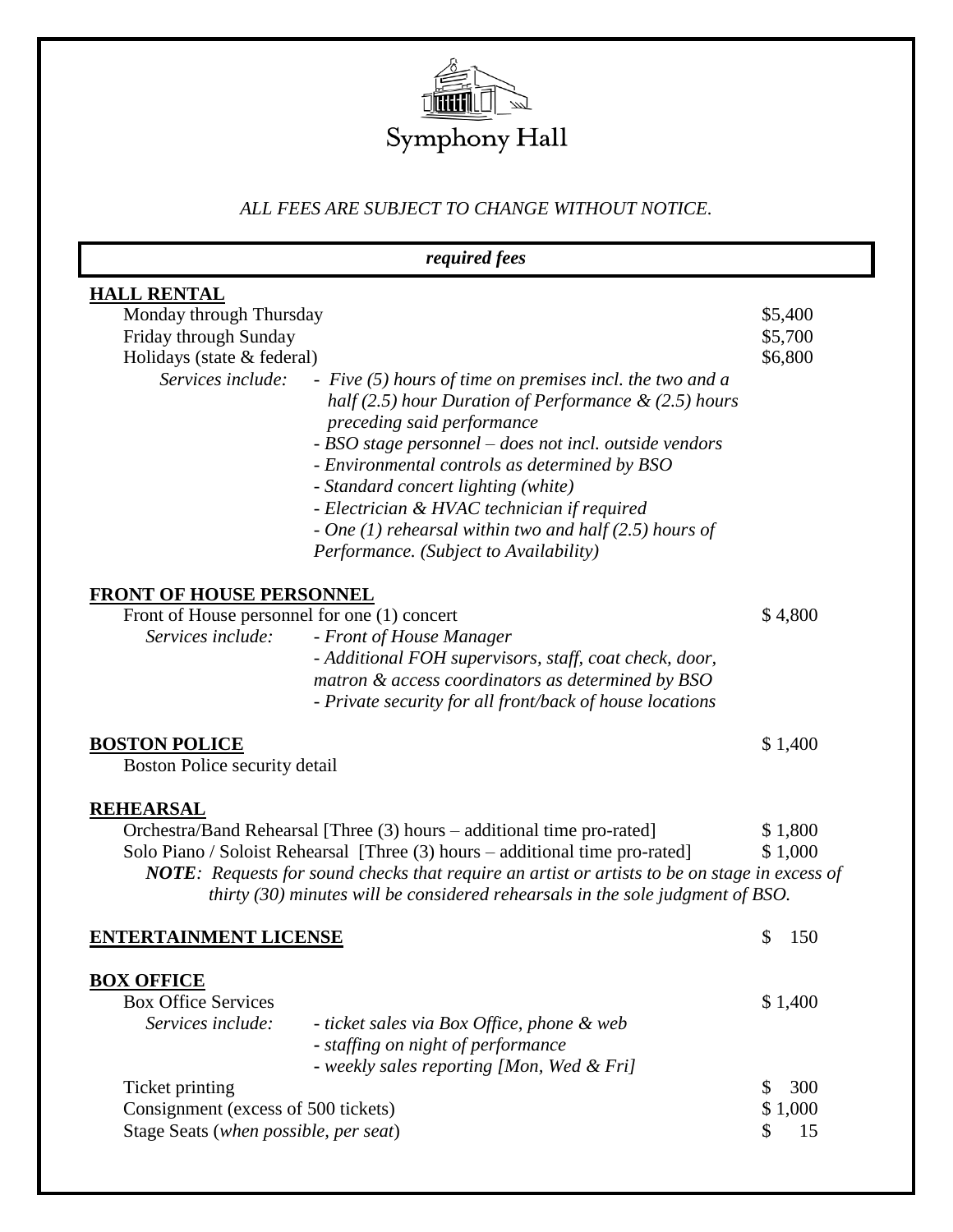| <i>additional fees</i>    |                                                              |         |
|---------------------------|--------------------------------------------------------------|---------|
| <b>SOUND</b>              |                                                              |         |
| House PA (D&B Q1)         |                                                              | \$3,000 |
| Services include:         | - house P.A. system incl. Digico SD10 board                  |         |
|                           | - up to two (2) hours of advance work prior to the show date |         |
|                           | $-AI$ : ten (10) hours                                       |         |
| <b>Stage Announcement</b> |                                                              | 500     |
| Services include:         | -brief microphone usage from stage                           |         |

*NOTE: Additional fees apply for our monitor system, rental equipment, OT, etc. All rental equipment requested by the client will be arranged for by BSO and will be charged to LICENSEE at the prevailing rate.*

#### **LIGHTS**

| <b>Lighting Designer</b> |                                | \$500 |
|--------------------------|--------------------------------|-------|
| Spotlight                |                                | 400   |
| Services include         | $-$ one (1) spotlight operator |       |

*NOTE: BSO has (1) spotlight – additional spotlights, if required, will be rented on behalf of LICENSEE. All spotlights require IATSE Local #11operators.*

#### **PROJECTION PACKAGE**

20K Projector, 18K Projector, Seasonal Projection Screen, Projectionist \$ 5,000 *NOTE: Cost of Projectionist is based on ten (10) hour day-rate. Extra charges will apply if additional Projectionist or Services are needed.*

# **INSTRUMENTATION / STAGE CONSTRUCTION**

| Steinway Piano                         | $(includes one [1] tuning by BSO technician)$ | 500     |
|----------------------------------------|-----------------------------------------------|---------|
| Organ & Console                        | $(includes one [1] tuning by BSO vendor)$     | \$2,800 |
| <b>Choral Risers</b>                   |                                               | \$1,600 |
| Platform Decks ( <i>per platform</i> ) |                                               | 75      |
| Stage Extension (all lengths)          |                                               | \$3,000 |
|                                        |                                               |         |

#### **MISC.**

| No Intermission                                                                      | 500<br>S.            |
|--------------------------------------------------------------------------------------|----------------------|
| <b>Balloon</b> Drop                                                                  | - 750                |
| Additional Load-in (per hour)                                                        | Price Based On Needs |
| <b>NOTE</b> : This will apply to those who request access 4 hours or more            |                      |
| prior to the stated Duration of Engagement.                                          |                      |
| Parking Permits (cost is dependent on fees from the City)                            | Price Based On Needs |
| Program Inserts                                                                      | 150                  |
| <b>Excess electrical</b> (*)                                                         | \$500                |
| <b>NOTE</b> : Fee levied for any additional power tie is for sound, lights, busses,  |                      |
| catering equipment, etc beyond the normal limits of Symphony Hall.                   |                      |
| <b>Merchandise Commission</b>                                                        |                      |
| Books, CD's & DVD's                                                                  | 10%                  |
| All other goods                                                                      | 30%                  |
| <b>NOTE</b> : Commission is based on the gross sales after tax of each type of item. |                      |
| MA state sales tax is $6.25\%$ .                                                     |                      |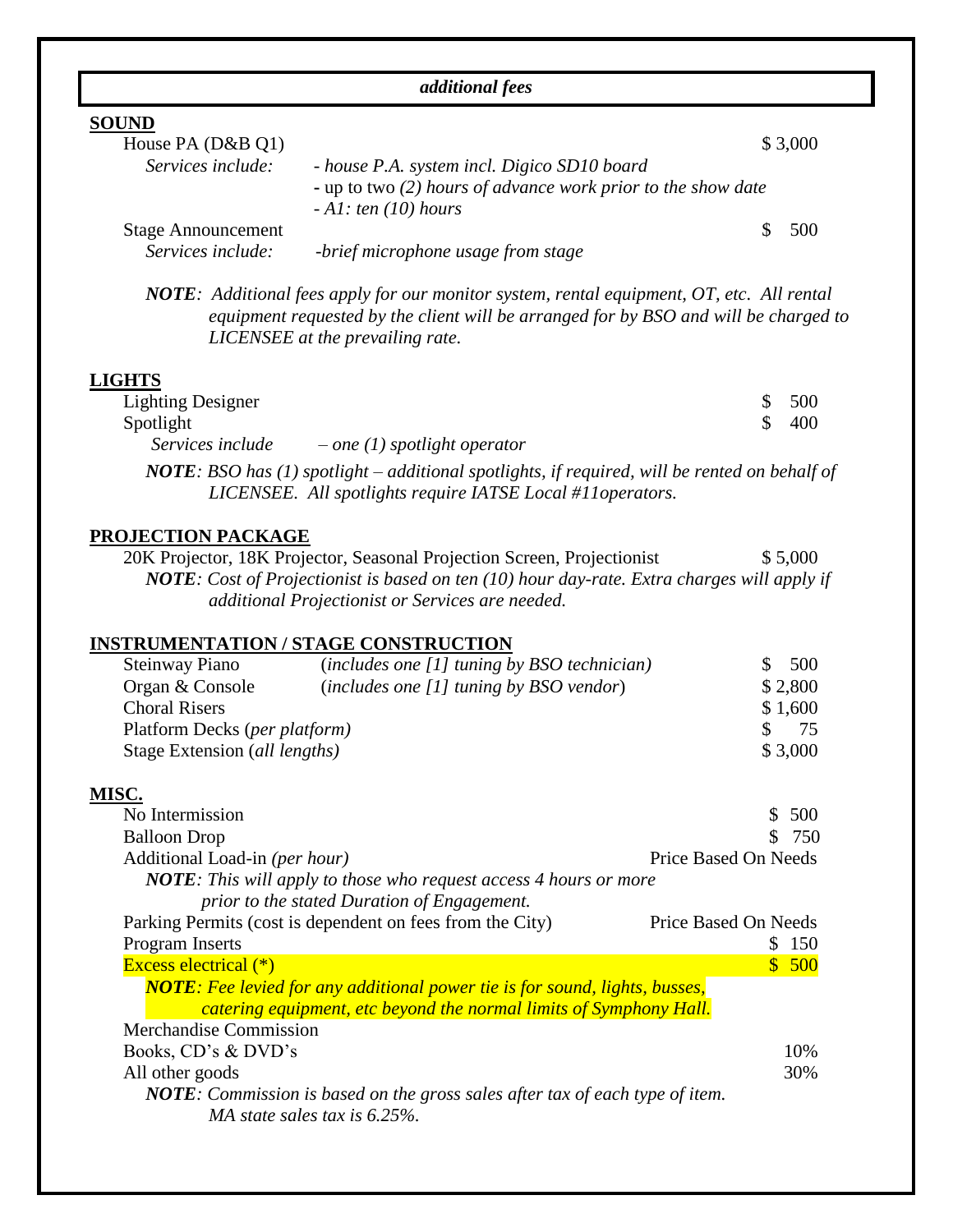#### **FUNCTION / SPECIAL EVENT**

*Additional space is leased for a three (3) hour event basis. Additional time can be arranged pending availability.*

| $\bullet$ | Higginson Hall               | \$3,900 |
|-----------|------------------------------|---------|
|           | $\circ$ Higginson Hall South | \$2,300 |
|           | o Higginson Hall North       | \$2,100 |
| $\bullet$ | Nathan R. Miller Room        | \$1,200 |
| $\bullet$ | <b>Cabot-Cahners Room</b>    | \$2,750 |
|           | $\bullet$ O'Block/Kay Room   | \$2,500 |

#### **OVERTIME**

*Overtime begins two and one half (2.5) hours after the stated Duration of Performance. Overtime begins immediately after* 

| 00 to 15 minutes | \$ 750   |
|------------------|----------|
| 16 to 30 minutes | \$1,500  |
| 31 to 45 minutes | \$2,250  |
| 46 to 60 minutes | \$3,000  |
| 61 to 75 minutes | \$ 3.750 |

### **AUDIO / VIDEO RECORDING & BROADCAST**

*Separate contract(s) govern the broadcast/reproduction/distribution of all material recording in Symphony Hall.*

*BSO will contract for and arrange all recording equipment & services on behalf of LICENSEE.*

# *Prices listed below include the cost of audio studio usage, one (1) engineer at a ten (10) hour dayrate, and royalty fee.*

*NOTE: The cost of a second audio engineer (A2) at a ten (10) hour day-rate will be an additional \$600. Use of Audio Studio and Engineer(s) beyond ten (10) hours will be subject to an additional charge of \$420 per hour.*

### **AUDIO**

| Archival       | \$2,800 |
|----------------|---------|
| Non-Commercial | \$3,200 |
| Commercial     | \$4,150 |

# *Prices listed below include the cost of video control room, audio room, one (1) audio engineer at a ten (10) hour day-rate, one (1) video engineer at a ten (10) hour day rate, and royalty fee.*

 *NOTE: The cost of a second video engineer (V2) at a ten (10) hour day-rate will be an additional \$600. Use of Video Control Room and Engineer(s) beyond ten (10) hours will be subject to an additional charge of \$500 per hour.* 

#### **VIDEO**

| Archival <i>(includes one camera)</i>          | \$6,450  |
|------------------------------------------------|----------|
| Non-Commercial <i>(includes three cameras)</i> | \$8,600  |
| Commercial <i>(includes six cameras)</i>       | \$12,000 |